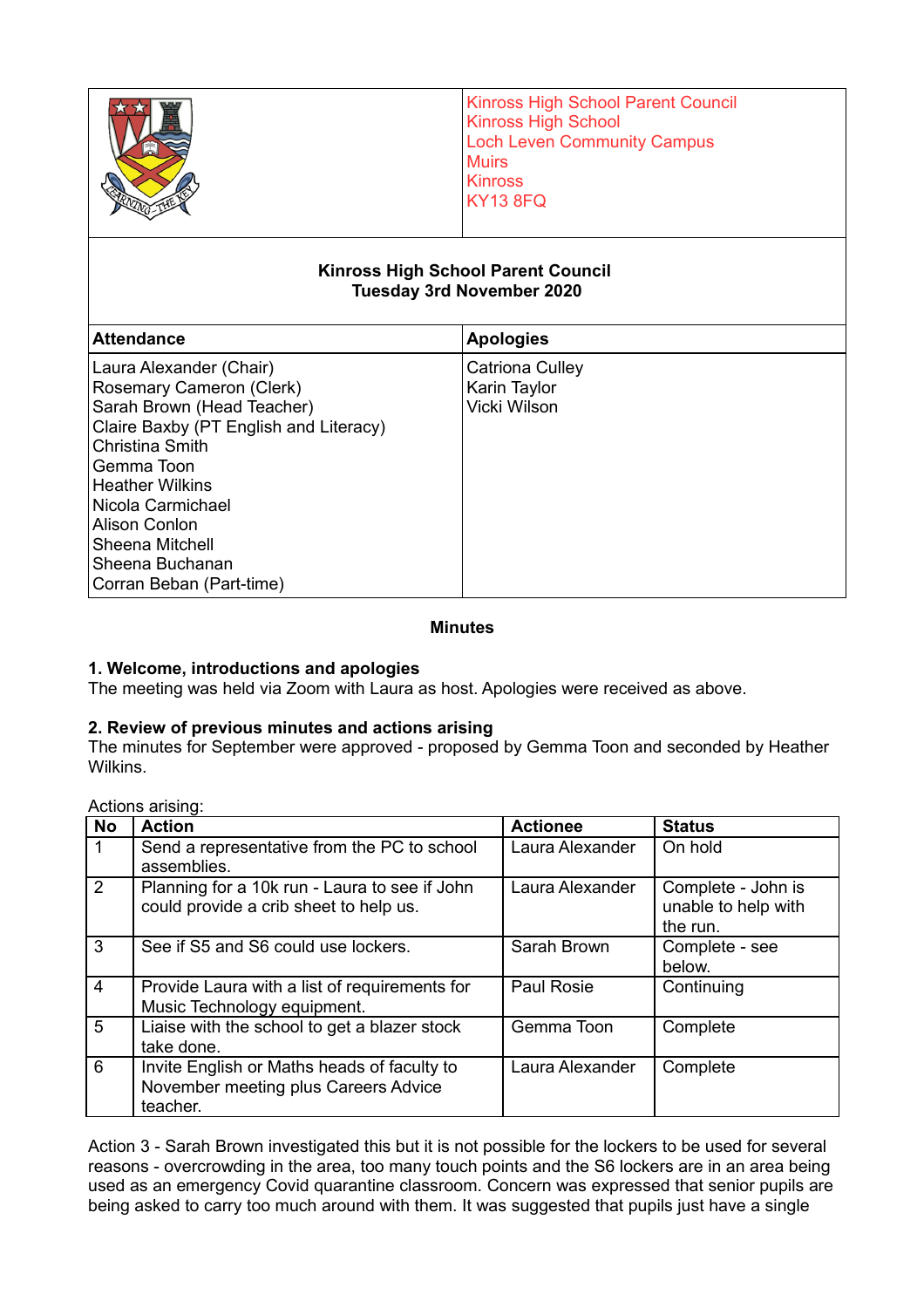folder containing their current work for each subject, which they carry round, and file older work at home where possible.

### **3. Presentation by Claire Baxby, PT of English and Literacy**

There have been several staff changes since Mrs Baxby last spoke to the Parent Council two years ago.

The department has had to make changes due to Covid:

Books can't be shared

Shorter texts are being studied - poetry and short stories - but BGE will do a longer text after Christmas.

Google classroom continues to be used with all homework on this platform.

SQA news:

Nat 5 exams will not be held this academic year and so alternative certification will be used. Higher and Advanced Higher exam formats are unchanged however the writing folio will be reduced to one piece in both cases.

Last year's results saw an increase of 5% in pupils getting A-C in Nat 5 and a 13% increase in A-C at Higher level.

Advanced Higher had the largest ever class last year with 76% getting A or B.

S2 are being given choices via the literacy electives e.g. food in literature, graphic novels. Study support has been expanded via the study success club, writing folio support and Easter study sessions.

There is a partnership with Loch Leven Community Library

Family literacy events - looking to develop as part of P7-S1 transition

S1 monthly library book talks

S1/2 author visits

S3 creative writing workshops

Virtual creative writing

Introduction of Literacy Leaders:

Book Week Assemblies

Transition Activities

KHS Big Book Swap

S6 Paired Reading Supporters - supporting S1 pupils with reading.

Literacy across learning:

The focus is on writing skills

5-a-day correction code across the school

Reading Culture:

This week I am reading ...

First Minister's reading challenge

Book week Scotland

KHS book swap

Priorities looking forward:

School recovery

Adapting SQA arrangements

Review of BGE courses

Developing a reading culture

Mrs Baxby's presentation will be available on the Parent Council page of the school website when the minutes are uploaded.

#### **4. Head Teacher's Report**

The new timetable seems to be working well.

A new door for 6th years gets pupils in to the school faster in the morning.

There was a very successful Halloween dress-up day.

Parent's evenings will be virtual this year due to Covid, with the first one in the week beginning 9th November for S1. Four depts will be involved - English, Maths, Science and Modern Languages. It will be via Microsoft Teams. Hopefully this will then be rolled out to the other years.

The in-service days in November will focus on assessment and moderation.

The campus is now open for exercise classes and outdoor sports in the evenings and at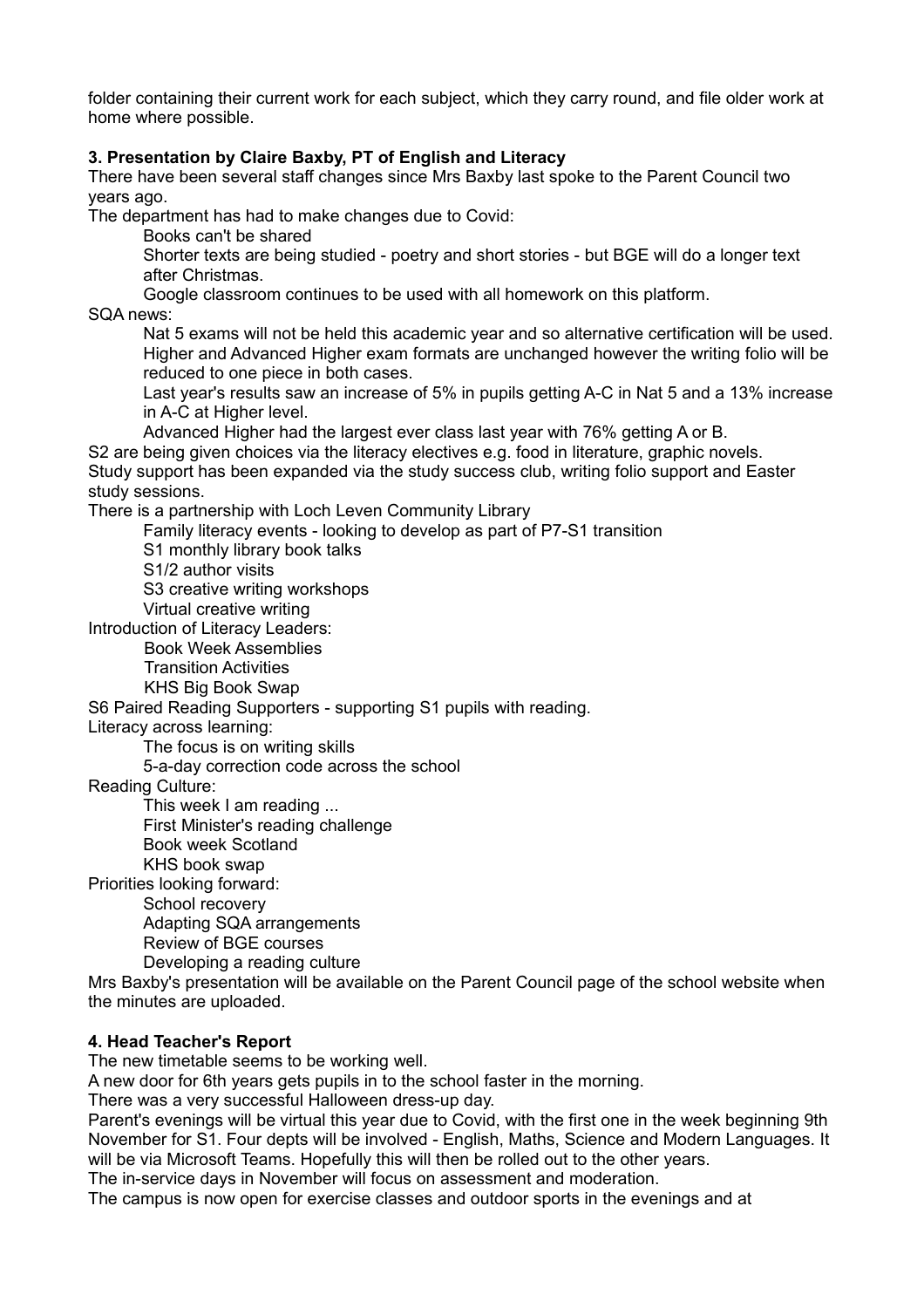weekends.

SQA News:

There is a lot of work being done on the assessment for Nat 5 due to the suspension of exams.

Highers and Advanced Highers will run from 13 May to 4 June 2021. The SQA are due to produce the timetable very soon. Results will still be sent out on 10th August.

Guidance on conducting the exams is being developed and revised arrangements will be required for invigilation.

SQA will have a clear contingency plan in place if the exams are not able to go ahead. There will be no exam leave for S4 in 2021.

Exam leave for S5/6 will be from 10th May.

The BGE timetable will change on the 17th May for S1-4 moving up.

S5 will start S6 classes on 7th June.

Prelims:

The school would prefer to have prelims but there are practical difficulties due to Covid. If groups of pupils or teachers have to self-isolate this will also cause problems. There will therefore not be a formal diet of prelims but exams will take place in class during the longer periods. A calendar is currently being put together to try and avoid clashes between departments, and to ensure that each subject has a prelim at the most appropriate time. Details will be in the next Your Kinect and the calendar will be on the school website. It is hoped to start some National 5 class-based prelims in November, but the majority are likely to be after Christmas, particularly Higher and Advanced Higher. Reports to parents will be more rigorous.

PKC is currently in level 2 for Covid restrictions. Guidance has recently been strengthened on face coverings in schools, distancing and ventilation. Senior pupils are encouraged to socially distance where possible. Classrooms should not fall below 17degC and PKC are providing guidance on how to achieve this and still ventilate the rooms.

Some indoor PE can now take place unless PKC goes into level 4.

It is possible that the school could be closed even if the area is level 1 or 2 if there is a Covid outbreak. Virtual learning is the contingency plan should this happen but with some face-to-face learning each week. Closure will be decided by the council or the government.

#### **5. Fundraising**

10k run - John Mactaggart is unable to be involved in this and it may not be possible to stage it in April 2021. The possibility of doing a virtual run was discussed, as was the idea of simply asking parents to make donations via Parentpay due to the difficulty of doing fundraising activities at this time. The school still needs funds to replace the curriculum charges, otherwise the learning experience in certain subjects like Home Economics and Design and Manufacture will be diminished. It was agreed that it would be helpful to provide more information to parents so they can see what the funds are needed for.

#### **6. Blazer Sales Update**

The school office very kindly did the stock-take (20 blazers sold). An order needs to be put in by 20th October. 52 blazers will be ordered and one damaged one will be replaced free of charge. There has been a 50p increase in price per blazer. The average cost per blazer is still around £30, meaning that the price we charge parents could be reduced or the extra could go to raise funds for the school, given that other fundraising activities have been curtailed due to Covid. A decision on this will be made in May, once we confirm what next year's prices are likely to be given Brexit etc. The total order cost is £1215.50.

### **7. Finance Update**

Blazer account - £8024.43 General account - £1761.68

The general account has payments to the clerk for the September and November meetings pending.

The auditor has approved the accounts which have now been sent to PKC.